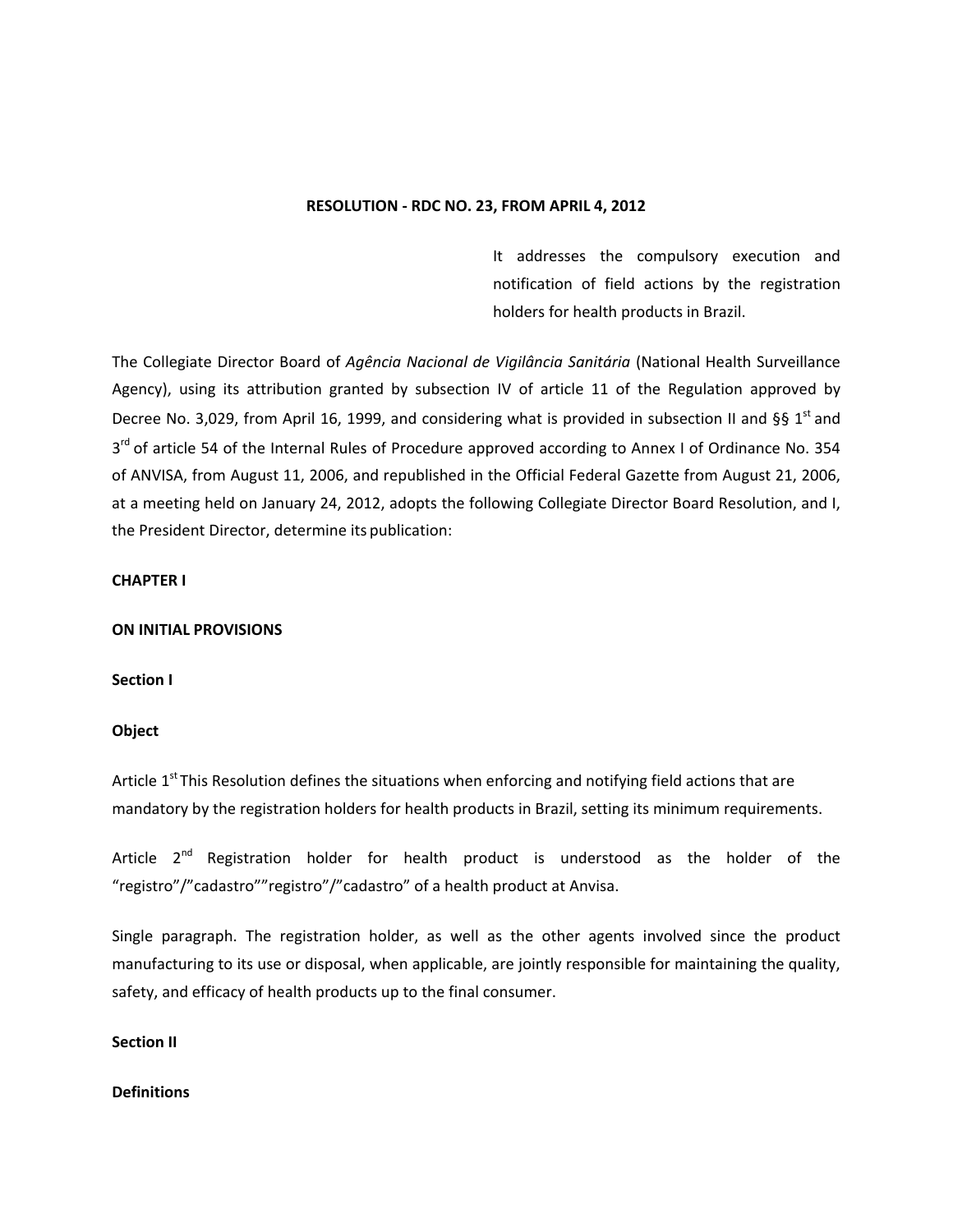Article 3<sup>rd</sup> The following definitions are adopted for this Resolution:

I - Field Action: action performed by the manufacturer or registration holder of a health product, aiming to reduce the risk of occurrence of an adverse event related to the use of the already commercialized health product;

II - Alert Message: communication made by the registration holder for healthcare providers, patients, users, regulated sector, other concerned parties, or general community, whose purpose is to inform on the risk of occurrence of an adverse event related to the use of the healthproduct;

III - Adverse Event: any undesirable effect in humans coming from the use of products under sanitary surveillance;

IV - Severe Adverse Event: adverse event that is fitted in at least one of the following situations: (a) causes death; (b) causes permanent disability or harm to a body structure; (c) requires medical or surgical intervention in order to prevent a permanent compromise of a body function or structure; (d) requires hospitalization or extends the hospitalization of a patient; and (e) causes fetal disturbance or risk, fetal death, or congenital anomaly;

V - Serious Threat to Public Health: any type of occurrence that results in imminent risk of death, severe injury, or serious disease requiring a fast correctivemeasure.

# **CHAPTER II**

### **ON THE OBLIGATORINESS OF PERFORMING FIELD ACTIONS**

Article  $4<sup>th</sup>$  The registration holder must always start, as fast as possible, a field action when there are sufficient indications or proof saying that a health product does not meet the essential safety or efficacy requirements applicable to that product.

§ 1<sup>st</sup> The field action must be planned and performed aiming to minimize the health risk effectively and timely.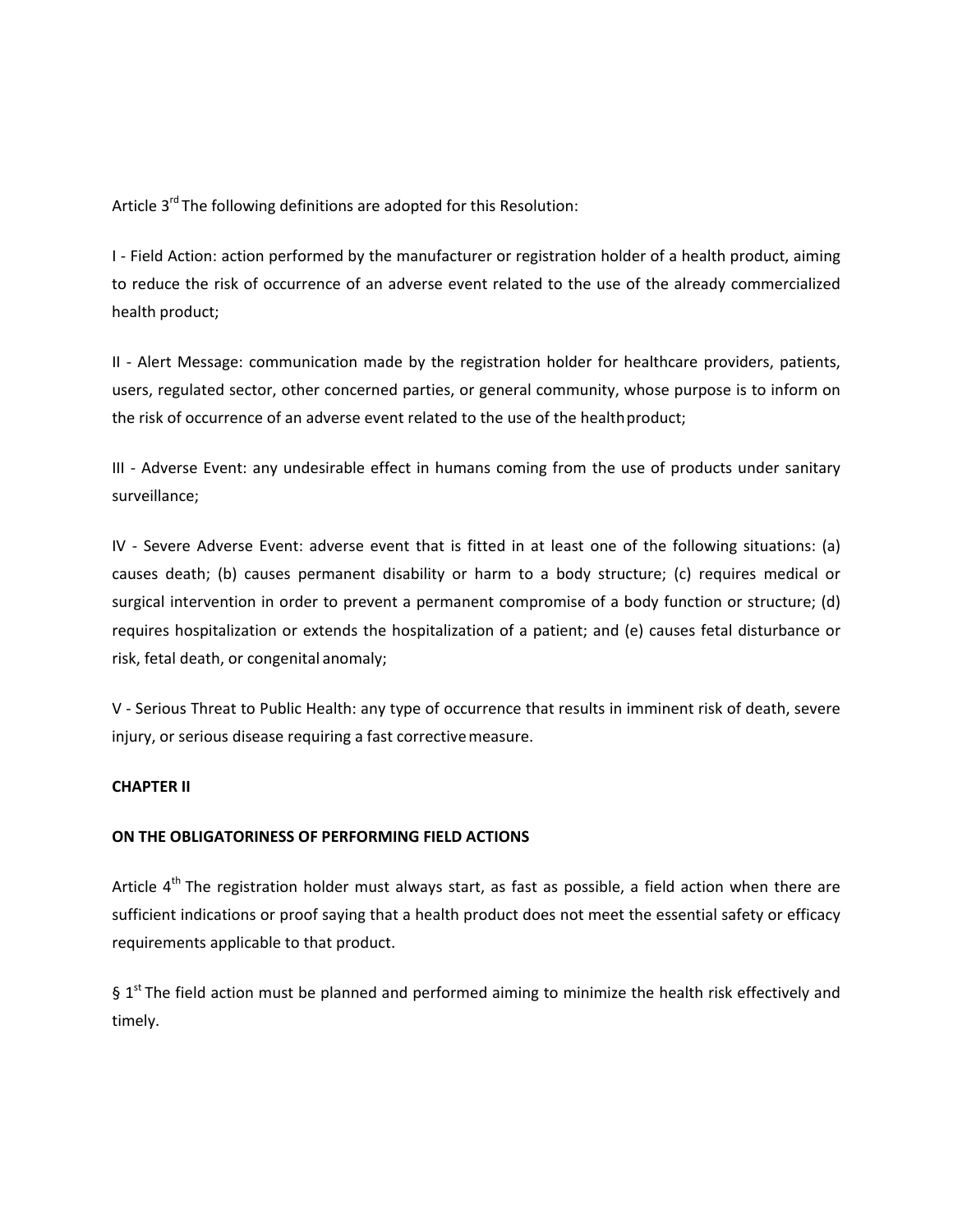$\frac{1}{2}$  2<sup>nd</sup> The registration holder is responsible for indicating the need for suspension of the commercialization/importation of the affected lot or series, except when it is defined by the *Sistema Nacional de Vigilância Sanitária* (National Health Surveillance System) (SNVS).

Article  $5<sup>th</sup>$  The registration holder must elaborate, apply and keep updated all operational procedures written for field actions under its responsibility.

Article  $6<sup>th</sup>$  Once a health risk is identified, SNVS will determine the performance of field actions it deems as proper, regardless of the measures taken by the registration holder.

### **CHAPTER III**

### **ON THE ALERT MESSAGE**

Article  $7<sup>th</sup>$  The registration holder must issue, the faster as possible, an alert message referring to the field action under its responsibility, clearly and objectively expressed and containing at least information on:

I - The problem;

II - The product ("registro"/"cadastro" number, product name, model, and affected lot/series);

III - The risk related to the problem;

IV - Orientation for healthcare providers, patients, users, regulated sector, other concerned parties, or general community.

Single paragraph. The registration holder is responsible for selecting and using the most effective communication medium (media) to spread the alert message.

### **CHAPTER IV**

### **ON THE PREVIOUS AGREEMENT ON THE ALERT MESSAGE**

Article  $8<sup>th</sup>$  In case of need for using a great circulation media vehicle to spread the alert message, the registration holder must submit such message to previous agreement by Anvisa, according to what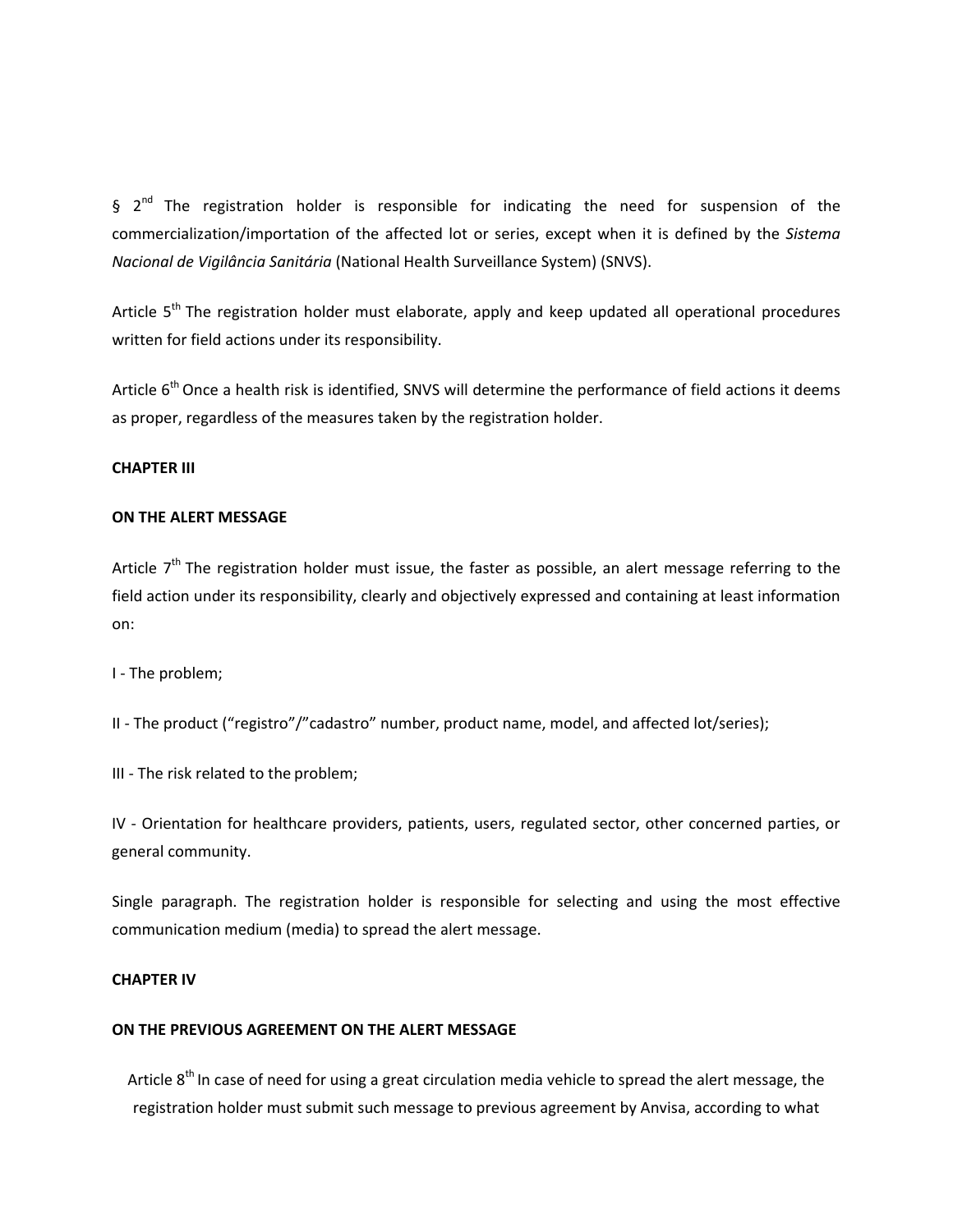article 41-B of Law 9,782/99 sets, in up to 5 consecutive days counted from the decision on performing the field action.

§  $1<sup>st</sup>$  The submission of the information addressed in this article must be performed in a specific form defined by Anvisa.

§ 2<sup>nd</sup> The form must be also sent to the e-mail recall.utvig@anvisa.gov.br, with a preview for the date of spreading the message in great circulation media.

§ 3<sup>rd</sup> After submitting the form, Anvisa may approve the content and form of the alert message or may indicate needed corrections.

§ 4<sup>th</sup> After Anvisa's consent, the registration holder must immediately promote the spread of the alert message.

§ 5<sup>th</sup> A previous consent does not exempt the company of sending the field action notification form, which was determined in article 9<sup>th</sup> of this Resolution.

## **CHAPTER V**

## **ON FIELD ACTION NOTIFICATION**

Article  $9<sup>th</sup>$  The registration holder must notify Anvisa about the performance of a field action involving a health product under its responsibility, according to the following terms and conditions:

I - In up to 3 consecutive days, in case of need for using a great circulation media vehicle for spreading the alert message;

II - In up to 3 consecutive days, in case of serious threat to publichealth;

III - In up to 10 consecutive days, once a risk of occurrence of a severe adverse event is identified and the situation does not fit in subsections I or II of this article;

IV - In up to 30 consecutive days, once the situation does not fit in subsections I, II, or III of this article.

 $§$ .1<sup>st</sup> The terms defined in this article must be counted from the decision on performing the field action.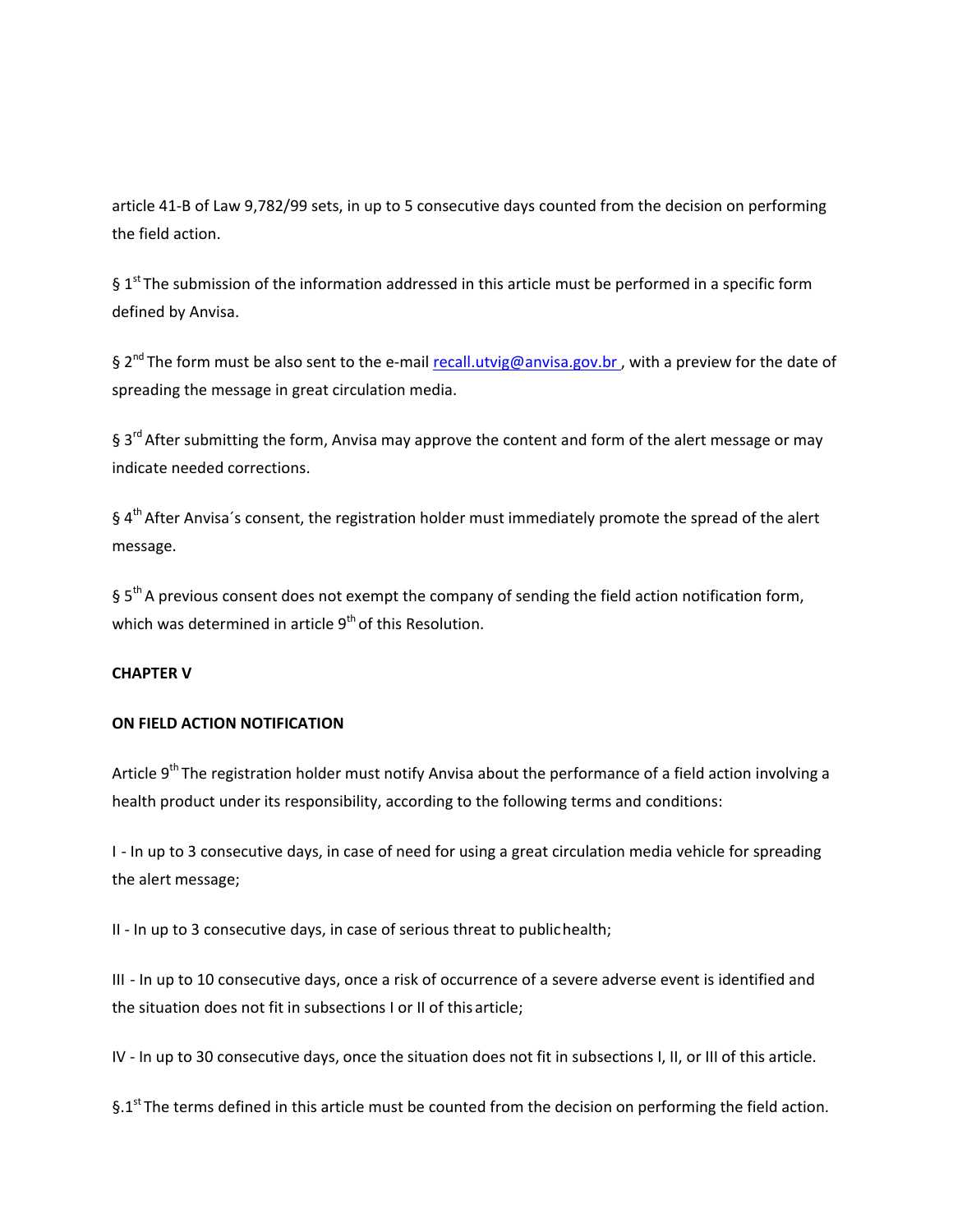§.2<sup>nd</sup> The notification must be done by a specific form defined by Anvisa.

§.3<sup>rd</sup> Anvisa might ask a review, alteration, or complementation of the information presented by the registration holder.

# **CHAPTER VI**

### **ON REPORTS**

Article 10 The registration holder must present monitoring reports and a report on the field action´s closure to Anvisa.

 $§$  1<sup>st</sup> The reports must be sent on the dates claimed in the action plan in the notification form presented by the registration holder.

 $\frac{1}{2}$  2<sup>nd</sup> A copy of a corroborating documentation on the field action's closure or a statement saying that such documentation is in the company (registration holder) must be sent together with the final report.

§ 3<sup>rd</sup> Reports on field action monitoring must be sent according to a model defined by Anvisa.

Article 11 Anvisa might ask the presentation of reports in different dates from the ones informed in the company action plan.

### **CHAPTER VII**

### **ON FINAL AND TRANSIENT PROVISIONS**

Article 12 Health product distributors must forward the distribution map and other information requested for notification and performance of field actions to the registration holder in timely manner.

Article 13 In situations when the health product subjected to the field action was or is still being used, the registration holder must provide assistance to users, patients, or other involved persons, in order to turn the risk associated to the product use acceptable and to reduce the already incurred harm effects.

Article 14 Recalled products must be identified and segregated in separated and safe areas until the definition of its final destination.